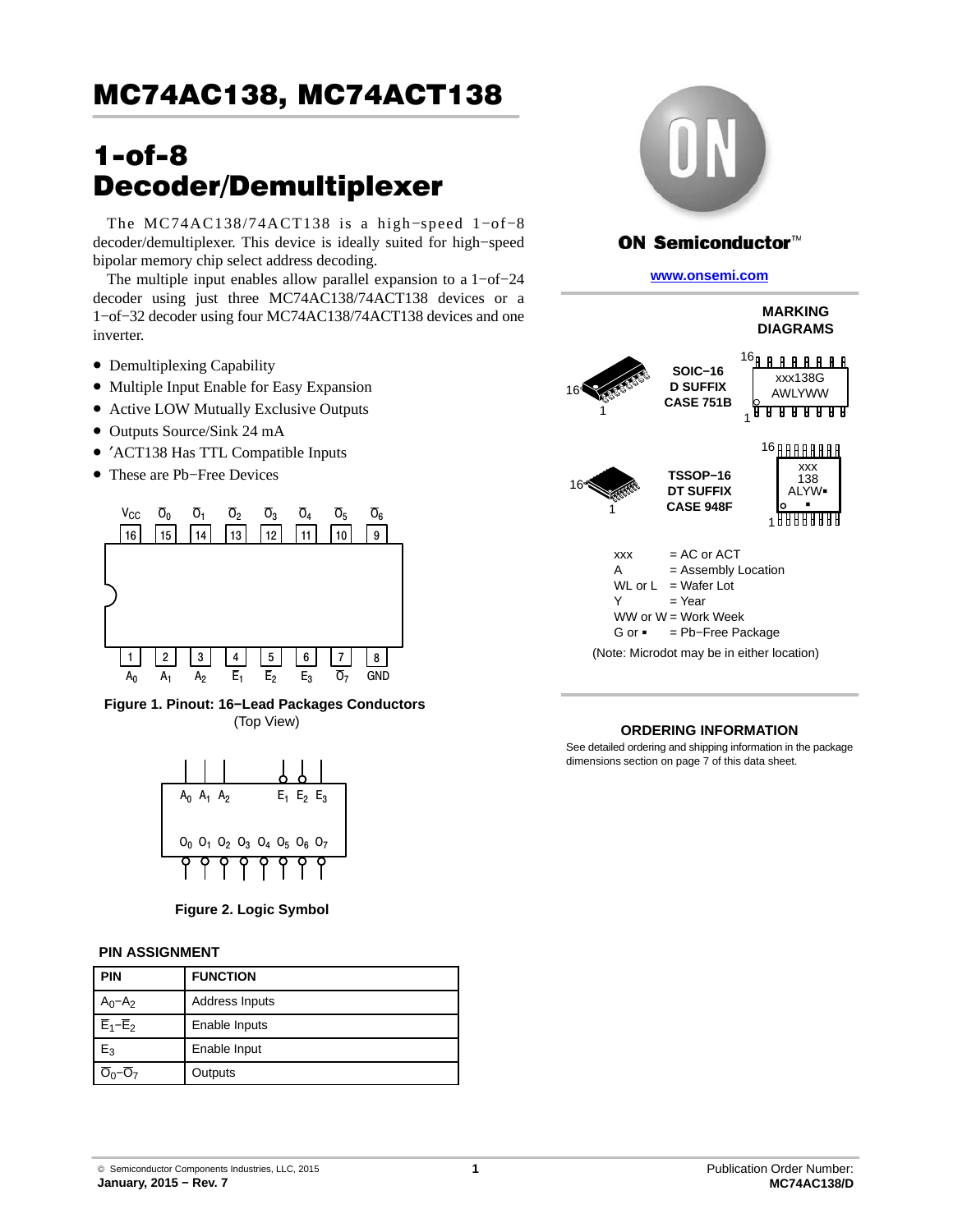### **FUNCTIONAL DESCRIPTION**

The MC74AC138/74ACT138 high−speed 1−of−8 decoder/demultiplexer accepts three binary weighted inputs (A<sub>0</sub>, A<sub>1</sub>, A<sub>2</sub>) and, when enabled, provides eight mutually exclusive active–LOW outputs  $(\overline{O}_0 - \overline{O}_7)$ . The active–LOW outputs  $(\overline{O}_0-\overline{O}_7)$ . The MC74AC138/74ACT138 features three Enable inputs, two active–LOW ( $\overline{E}_1$ ,  $\overline{E}_2$ ) and one active–HIGH (E<sub>3</sub>). All outputs will be HIGH unless  $\overline{E}_1$  and  $\overline{E}_2$  are LOW and  $E_3$  is

**TRUTH TABLE**

HIGH. This multiple enabled function allows easy parallel expansion of the device to a 1−of−32 (5 lines to 32 lines) decoder with just four MC74AC138/74ACT138 devices and one inverter (See Figure [4](#page-2-0)). The MC74AC138/74ACT138 can be used as an 8−output demultiplexer by using one of the active LOW Enable inputs as the data input and the other Enable inputs as strobes. The Enable inputs which are not used must be permanently tied to their appropriate active−HIGH or active−LOW state.

|                  | .                |                  |                |                |                  |                           |                  |                  |                  |                  |                           |                  |                  |
|------------------|------------------|------------------|----------------|----------------|------------------|---------------------------|------------------|------------------|------------------|------------------|---------------------------|------------------|------------------|
|                  |                  | <b>Inputs</b>    |                |                |                  |                           |                  |                  | <b>Outputs</b>   |                  |                           |                  |                  |
| $\overline{E}_1$ | $\overline{E}_2$ | $E_3$            | A <sub>0</sub> | A <sub>1</sub> | A <sub>2</sub>   | $\overline{\mathsf{O}}_0$ | $\overline{O}_1$ | $\overline{O}_2$ | $\overline{O}_3$ | $\overline{O}_4$ | $\overline{\mathsf{O}}_5$ | $\overline{O}_6$ | $\overline{O}_7$ |
| Н<br>X<br>X      | X<br>н<br>X      | X<br>X<br>L      | X<br>Χ<br>X    | X<br>X<br>X    | X<br>X<br>X      | н<br>Н<br>н               | н<br>н<br>н      | Н<br>H<br>Н      | Н<br>H<br>Н      | Н<br>н<br>н      | Н<br>Н<br>H               | н<br>Н<br>н      | Н<br>Н<br>Н      |
|                  |                  | Н<br>н<br>Н<br>Н | Н<br>Н         | н<br>н         |                  | н<br>Н<br>н               | н<br>н<br>н      | H<br>H<br>Н      | H<br>Н<br>н      | н<br>н<br>н<br>н | н<br>Н<br>H<br>Н          | Н<br>Н<br>Н<br>н | н<br>Н<br>H<br>Н |
|                  |                  | н<br>н<br>H<br>н | н<br>н         | L<br>н<br>н    | Н<br>н<br>н<br>н | н<br>н<br>Н<br>н          | н<br>н<br>н<br>н | Н<br>H<br>H<br>н | H<br>н<br>Н<br>н | Н<br>Н<br>н      | Н<br>Н<br>н               | н<br>Н<br>н      | н<br>Н<br>H      |

H = HIGH Voltage Level

L = LOW Voltage Level

 $X =$ Immaterial



NOTE: This diagram is provided only for the understanding of logic operations and should not be used to estimate propagation delays.

**Figure 3. Logic Diagram**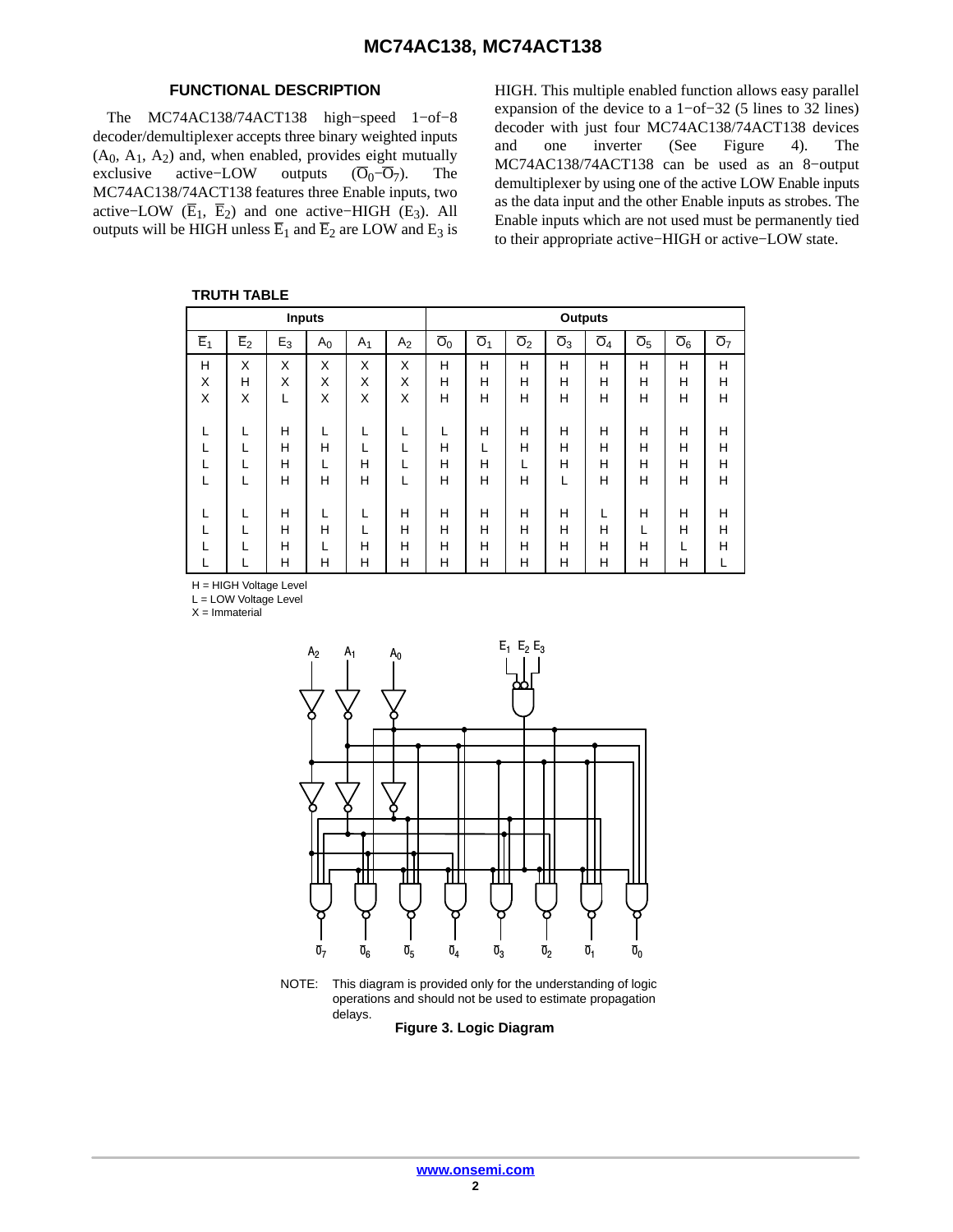<span id="page-2-0"></span>

**Figure 4. Expansion to 1−of−32 Decoding**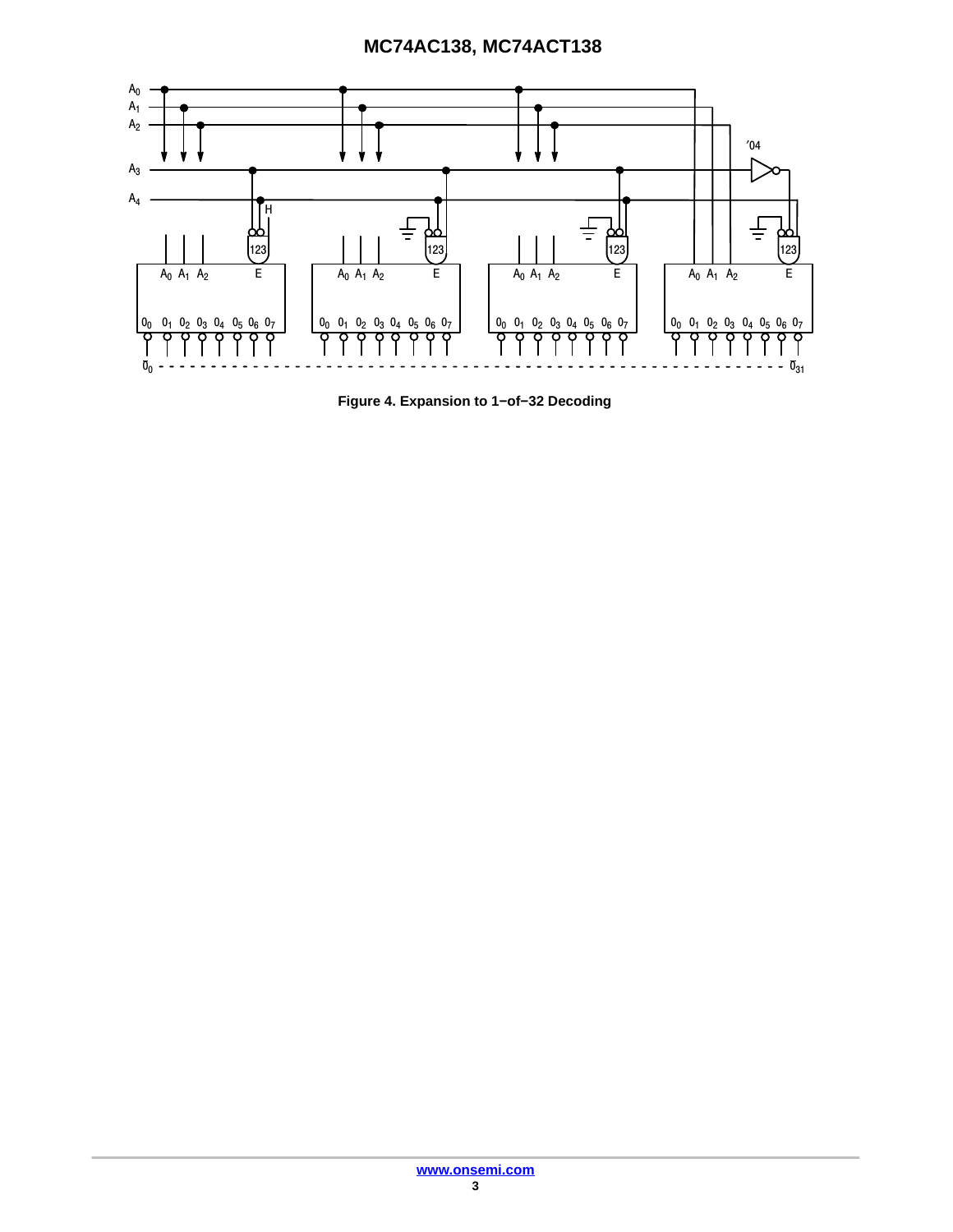#### **MAXIMUM RATINGS**

| Symbol           | <b>Parameter</b>                                                                                                     |                             | Value                                           | Unit          |
|------------------|----------------------------------------------------------------------------------------------------------------------|-----------------------------|-------------------------------------------------|---------------|
| $V_{\rm CC}$     | DC Supply Voltage                                                                                                    |                             | $-0.5$ to $+7.0$                                | V             |
| $V_{I}$          | DC Input Voltage                                                                                                     |                             | $-0.5 \le V_1 \le V_{CC} + 0.5$                 | V             |
| $V_{\rm O}$      | DC Output Voltage                                                                                                    | (Note 1)                    | $-0.5 \le V_{\text{O}} \le V_{\text{CC}} + 0.5$ | $\vee$        |
| $I_{IK}$         | DC Input Diode Current                                                                                               |                             | ±20                                             | mA            |
| $I_{OK}$         | DC Output Diode Current                                                                                              |                             | ± 50                                            | mA            |
| l <sub>O</sub>   | DC Output Sink/Source Current                                                                                        |                             | ± 50                                            | mA            |
| $_{\rm lcc}$     | DC Supply Current per Output Pin                                                                                     |                             | ± 50                                            | mA            |
| <b>I</b> GND     | DC Ground Current per Output Pin                                                                                     |                             | ± 50                                            | mA            |
| T <sub>STG</sub> | Storage Temperature Range                                                                                            |                             | $-65$ to $+150$                                 | $^{\circ}C$   |
| $T_{L}$          | Lead temperature, 1 mm from Case for 10 Seconds                                                                      |                             | 260                                             | $^{\circ}C$   |
| $T_J$            | Junction temperature under Bias                                                                                      |                             | $+150$                                          | $^{\circ}C$   |
| $\theta$ JA      | Thermal Resistance (Note 2)                                                                                          | <b>SOIC</b><br><b>TSSOP</b> | 69.1<br>103.8                                   | $\degree$ C/W |
| $P_D$            | Power Dissipation in Still Air at 65°C (Note 3)                                                                      | <b>SOIC</b><br><b>TSSOP</b> | 500<br>500                                      | mW            |
| <b>MSL</b>       | <b>Moisture Sensitivity</b>                                                                                          |                             | Level 1                                         |               |
| $F_R$            | <b>Flammability Rating</b>                                                                                           | Oxygen Index: 30% - 35%     | UL 94 V-0 @ 0.125 in                            |               |
| <b>VESD</b>      | Human Body Model (Note 4)<br><b>ESD Withstand Voltage</b><br>Machine Model (Note 5)<br>Charged Device Model (Note 6) | > 2000<br>> 200<br>>1000    | V                                               |               |
| Latch-Up         | Above $V_{CC}$ and Below GND at 85 $\degree$ C (Note 7)<br>Latch-Up Performance                                      | ±100                        | mA                                              |               |

Stresses exceeding those listed in the Maximum Ratings table may damage the device. If any of these limits are exceeded, device functionality should not be assumed, damage may occur and reliability may be affected.

1.  $I<sub>O</sub>$  absolute maximum rating must be observed.

2. The package thermal impedance is calculated in accordance with JESD51−7.

3. 500 mW at 65°C; derate to 300 mW by 10 mW/ from 65°C to 85°C.

4. Tested to EIA/JESD22−A114−A.

5. Tested to EIA/JESD22−A115−A.

6. Tested to JESD22−C101−A.

7. Tested to EIA/JESD78.

#### **RECOMMENDED OPERATING CONDITIONS**

| Symbol                  | <b>Parameter</b>                                                       |                         | <b>Min</b>  | Typ | Max          | <b>Unit</b>  |  |
|-------------------------|------------------------------------------------------------------------|-------------------------|-------------|-----|--------------|--------------|--|
|                         |                                                                        | 'AC                     | 2.0         | 5.0 | 6.0          |              |  |
| $V_{\rm CC}$            | <b>Supply Voltage</b>                                                  | 'ACT                    | 4.5         | 5.0 | 5.5          | V            |  |
| VIN, VOUT               | DC Input Voltage, Output Voltage (Ref. to GND)                         |                         | $\mathbf 0$ |     | $V_{\rm CC}$ | V            |  |
|                         |                                                                        | $V_{CC}$ @ 3.0 V        |             | 150 |              |              |  |
| $t_r, t_f$              | Input Rise and Fall Time (Note 1)<br>'AC Devices except Schmitt Inputs | $V_{CC}$ @ 4.5 V        |             | 40  |              | ns/V         |  |
|                         |                                                                        | $V_{CC}$ @ 5.5 V        |             | 25  |              |              |  |
|                         | Input Rise and Fall Time (Note 2)                                      | $V_{CC}$ @ 4.5 V        |             | 10  |              | ns/V         |  |
| $t_r, t_f$              | 'ACT Devices except Schmitt Inputs                                     | V <sub>CC</sub> @ 5.5 V |             | 8.0 |              |              |  |
| $T_J$                   | Junction Temperature (PDIP)                                            |                         |             |     | 140          | $^{\circ}$ C |  |
| $\mathsf{T}_\mathsf{A}$ | <b>Operating Ambient Temperature Range</b>                             |                         |             | 25  | 85           | $^{\circ}$ C |  |
| $I_{OH}$                | Output Current - High                                                  |                         |             |     | $-24$        | mA           |  |
| $I_{OL}$                | Output Current - Low                                                   |                         |             |     | 24           | mA           |  |

Functional operation above the stresses listed in the Recommended Operating Ranges is not implied. Extended exposure to stresses beyond the Recommended Operating Ranges limits may affect device reliability.

1.  $\rm V_{IN}$  from 30% to 70% V<sub>CC</sub>; see individual Data Sheets for devices that differ from the typical input rise and fall times.

2.  $\ V_{\sf IN}$  from 0.8 V to 2.0 V; see individual Data Sheets for devices that differ from the typical input rise and fall times.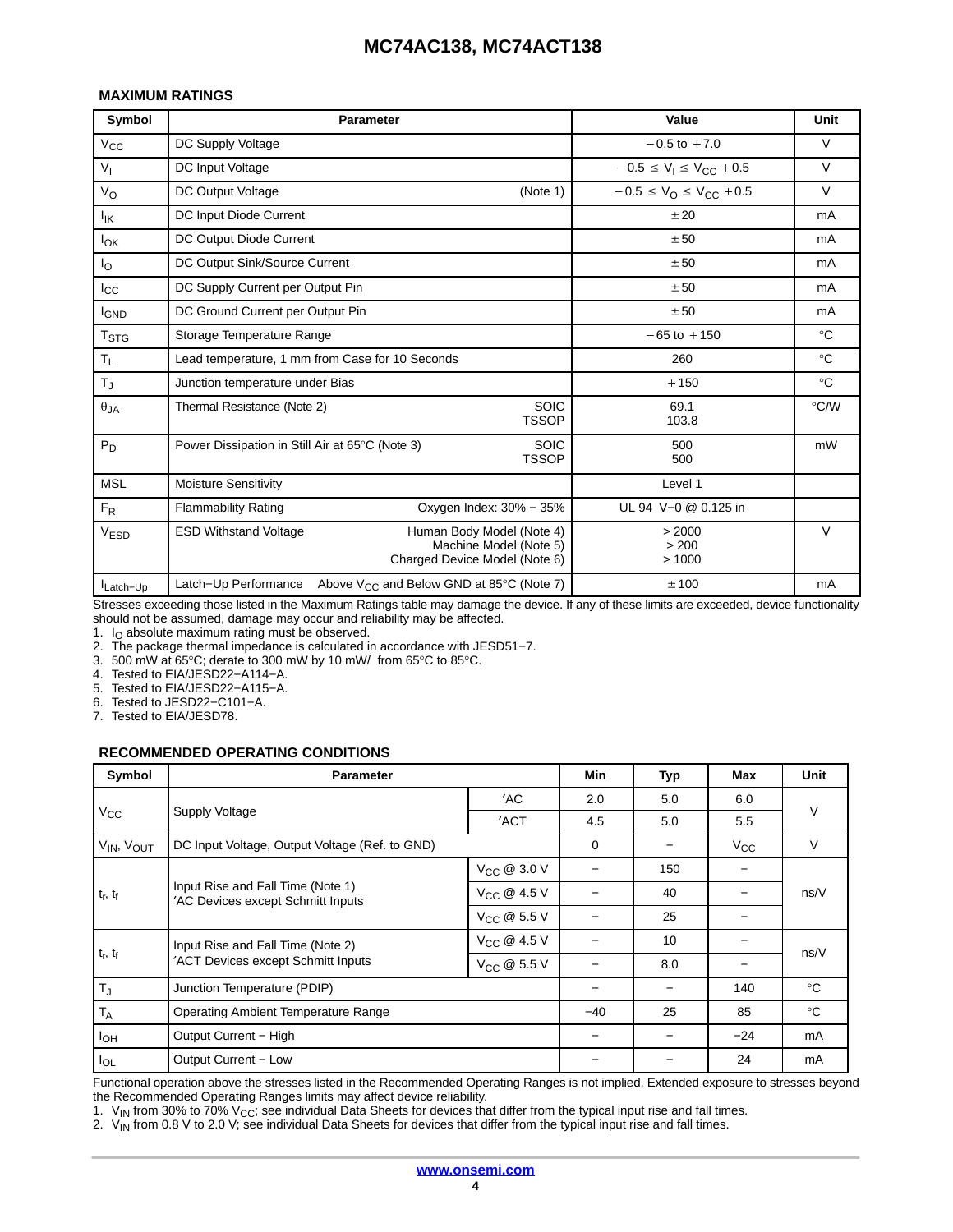#### **DC CHARACTERISTICS**

|                 |                                                   |                     | <b>74AC</b>                                                        |                      | <b>74AC</b>                                   |         |                                                                                    |
|-----------------|---------------------------------------------------|---------------------|--------------------------------------------------------------------|----------------------|-----------------------------------------------|---------|------------------------------------------------------------------------------------|
| Symbol          | Parameter                                         | $v_{\rm cc}$<br>(V) |                                                                    | $T_A = +25^{\circ}C$ | $T_A =$<br>$-40^{\circ}$ C to $+85^{\circ}$ C | Unit    | <b>Conditions</b>                                                                  |
|                 |                                                   |                     | Typ                                                                |                      | <b>Guaranteed Limits</b>                      |         |                                                                                    |
| V <sub>IH</sub> | Minimum High Level<br>Input Voltage               | 3.0<br>4.5<br>5.5   | 1.5<br>2.25<br>2.75                                                | 2.1<br>3.15<br>3.85  | 2.1<br>3.15<br>3.85                           | $\vee$  | $V_{OUT} = 0.1 V$<br>or $V_{CC}$ – 0.1 V                                           |
| $V_{IL}$        | <b>Maximum Low Level</b><br>Input Voltage         | 3.0<br>4.5<br>5.5   | 1.5<br>2.25<br>2.75                                                | 0.9<br>1.35<br>1.65  | 0.9<br>1.35<br>1.65                           | $\vee$  | $V_{OUT} = 0.1 V$<br>or $V_{CC}$ – 0.1 V                                           |
| V <sub>OH</sub> | Minimum High Level<br>Output Voltage              | 3.0<br>4.5<br>5.5   | 2.99<br>4.49<br>5.49                                               | 2.9<br>4.4<br>5.4    | 2.9<br>4.4<br>5.4                             | $\vee$  | $I_{OUT} = -50 \mu A$                                                              |
|                 |                                                   | 3.0<br>4.5<br>5.5   | $\overline{\phantom{0}}$<br>$\overline{\phantom{0}}$               | 2.56<br>3.86<br>4.86 | 2.46<br>3.76<br>4.76                          | $\vee$  | * $V_{IN}$ = $V_{IL}$ or $V_{IH}$<br>$-12$ mA<br>$-24$ mA<br>$I_{OH}$<br>$-24$ mA  |
| V <sub>OL</sub> | Maximum Low Level<br>Output Voltage               | 3.0<br>4.5<br>5.5   | 0.002<br>0.001<br>0.001                                            | 0.1<br>0.1<br>0.1    | 0.1<br>0.1<br>0.1                             | $\vee$  | $I_{OUT} = 50 \mu A$                                                               |
|                 |                                                   | 3.0<br>4.5<br>5.5   | $\qquad \qquad -$<br>$\overline{\phantom{0}}$<br>$\qquad \qquad -$ | 0.36<br>0.36<br>0.36 | 0.44<br>0.44<br>0.44                          | $\vee$  | * $V_{IN}$ = $V_{IL}$ or $V_{IH}$<br>$12 \text{ mA}$<br>24 mA<br>$I_{OL}$<br>24 mA |
| $I_{IN}$        | Maximum Input<br>Leakage Current                  | 5.5                 | $\overline{\phantom{0}}$                                           | ±0.1                 | ±1.0                                          | μA      | $V_1 = V_{CC}$ , GND                                                               |
| loLD            | †Minimum Dynamic                                  | 5.5                 | $\equiv$                                                           | $\qquad \qquad -$    | 75                                            | mA      | $V_{OLD} = 1.65$ V Max                                                             |
| $I_{OHD}$       | Output Current                                    | 5.5                 | $\overline{\phantom{0}}$                                           | $\qquad \qquad -$    | $-75$                                         | mA      | $VOHD = 3.85 V Min$                                                                |
| $I_{\rm CC}$    | <b>Maximum Quiescent</b><br><b>Supply Current</b> | 5.5                 | $\overline{\phantom{0}}$                                           | 8.0                  | 80                                            | $\mu A$ | $V_{IN} = V_{CC}$ or GND                                                           |

\*All outputs loaded; thresholds on input associated with output under test.

†Maximum test duration 2.0 ms, one output loaded at a time.

NOTE:  $I_{IN}$  and  $I_{CC}$  @ 3.0 V are guaranteed to be less than or equal to the respective limit @ 5.5 V V<sub>CC</sub>.

### **AC CHARACTERISTICS**

|                  |                                                                                      |                   | <b>74AC</b> |                                       |              | <b>74AC</b>                                            |              |      |             |
|------------------|--------------------------------------------------------------------------------------|-------------------|-------------|---------------------------------------|--------------|--------------------------------------------------------|--------------|------|-------------|
| Symbol           | <b>Parameter</b>                                                                     | $V_{CC}$ *<br>(V) |             | $T_A = +25^{\circ}C$<br>$C_1 = 50 pF$ |              | $T_{\Delta} = -40^{\circ}$ C to +85°C<br>$C_1 = 50$ pF |              | Unit | Fig.<br>No. |
|                  |                                                                                      |                   | Min         | <b>Typ</b>                            | Max          | Min                                                    | Max          |      |             |
| t <sub>PLH</sub> | <b>Propagation Delay</b><br>$A_n$ to $\overline{O}_n$                                | 3.3<br>5.0        | 1.5<br>1.5  | 8.5<br>6.5                            | 13.0<br>9.5  | 1.5<br>1.5                                             | 15.0<br>10.5 | ns   | $3 - 6$     |
| t <sub>PHL</sub> | <b>Propagation Delay</b><br>$A_n$ to $\overline{O}_n$                                | 3.3<br>5.0        | 1.5<br>1.5  | 8.0<br>6.0                            | 12.5<br>9.0  | 1.5<br>1.5                                             | 14.0<br>10.5 | ns   | $3 - 6$     |
| t <sub>PLH</sub> | <b>Propagation Delay</b><br>$\overline{E}_1$ or $\overline{E}_2$ to $\overline{O}_n$ | 3.3<br>5.0        | 1.5<br>1.5  | 11.0<br>8.0                           | 15.0<br>11.0 | 1.5<br>1.5                                             | 16.0<br>12.0 | ns   | $3 - 6$     |
| t <sub>PHL</sub> | <b>Propagation Delay</b><br>$\overline{E}_1$ or $\overline{E}_2$ to $\overline{O}_n$ | 3.3<br>5.0        | 1.5<br>1.5  | 9.5<br>7.0                            | 13.5<br>9.5  | 1.5<br>1.5                                             | 15.0<br>10.5 | ns   | $3 - 6$     |
| t <sub>PLH</sub> | <b>Propagation Delay</b><br>$E_3$ to $\overline{O}_n$                                | 3.3<br>5.0        | 1.5<br>1.5  | 11.0<br>8.0                           | 15.5<br>11.0 | 1.5<br>1.5                                             | 16.5<br>12.5 | ns   | $3 - 6$     |
| t <sub>PHL</sub> | <b>Propagation Delay</b><br>$E_3$ to $\overline{O}_n$                                | 3.3<br>5.0        | 1.5<br>1.5  | 8.5<br>6.0                            | 13.0<br>8.0  | 1.5<br>1.0                                             | 14.0<br>9.5  | ns   | $3 - 6$     |

\*Voltage Range 3.3 V is 3.3 V ±0.3 V.

\*Voltage Range 5.0 V is 5.0 V  $\pm$ 0.5 V.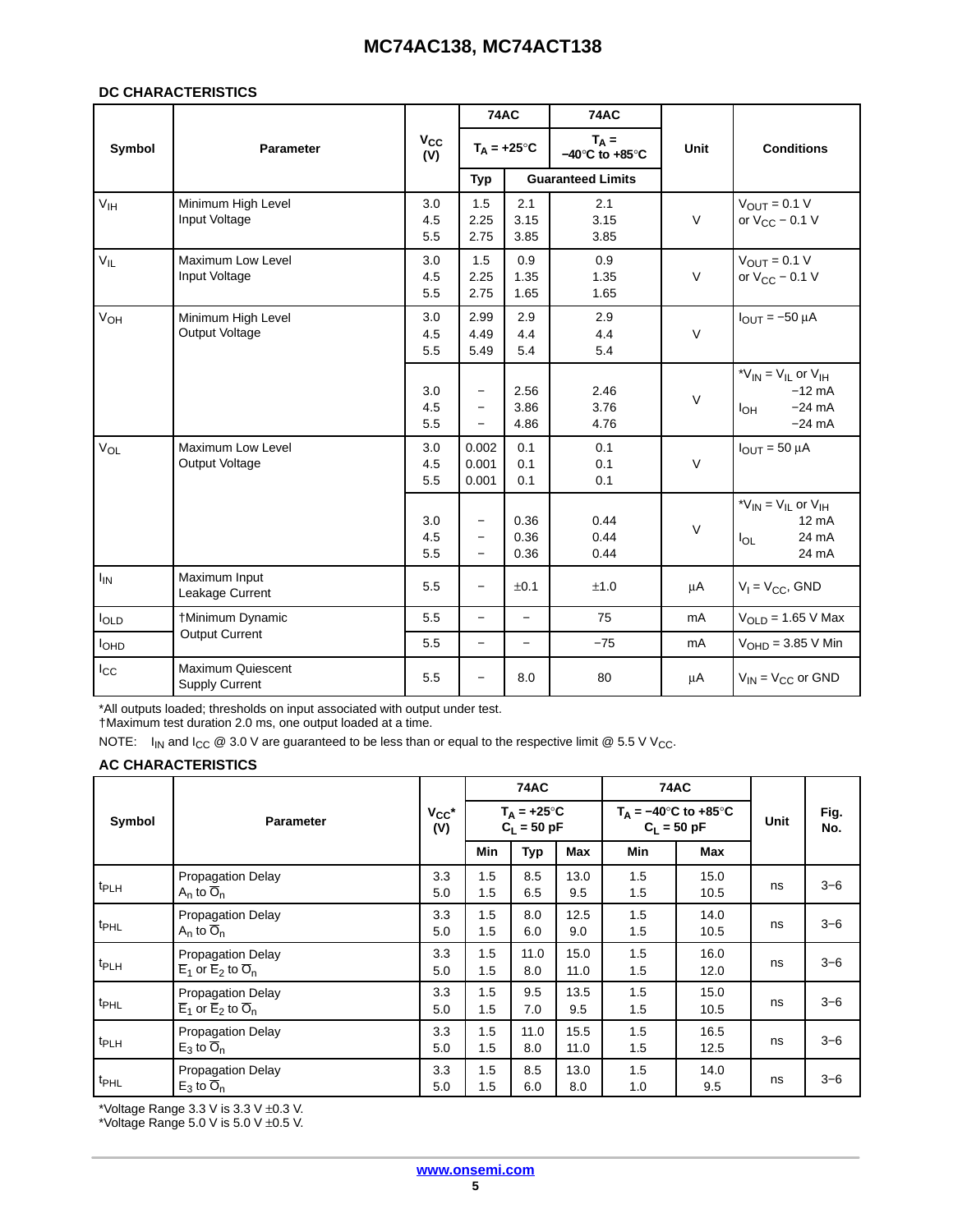#### **DC CHARACTERISTICS**

|                           |                                            |                     | 74ACT                                |                          | 74ACT                                         |             |                                                                                              |
|---------------------------|--------------------------------------------|---------------------|--------------------------------------|--------------------------|-----------------------------------------------|-------------|----------------------------------------------------------------------------------------------|
| Symbol                    | Parameter                                  | $v_{\rm cc}$<br>(V) |                                      | $T_A = +25^\circ C$      | $T_A =$<br>$-40^{\circ}$ C to $+85^{\circ}$ C | <b>Unit</b> | <b>Conditions</b>                                                                            |
|                           |                                            |                     | Typ                                  |                          | <b>Guaranteed Limits</b>                      |             |                                                                                              |
| $V_{\text{IH}}$           | Minimum High Level<br>Input Voltage        | 4.5<br>5.5          | 1.5<br>1.5                           | 2.0<br>2.0               | 2.0<br>2.0                                    | $\vee$      | $V_{OUT} = 0.1 V$<br>or $V_{CC}$ – 0.1 V                                                     |
| $V_{IL}$                  | Maximum Low Level<br>Input Voltage         | 4.5<br>5.5          | 1.5<br>1.5                           | 0.8<br>0.8               | 0.8<br>0.8                                    | $\vee$      | $V_{OUT} = 0.1 V$<br>or $V_{CC}$ – 0.1 V                                                     |
| V <sub>OH</sub>           | Minimum High Level<br>Output Voltage       | 4.5<br>5.5          | 4.49<br>5.49                         | 4.4<br>5.4               | 4.4<br>5.4                                    | $\vee$      | $IQUT = -50 \mu A$                                                                           |
|                           |                                            | 4.5<br>5.5          | $\overline{\phantom{0}}$<br>$\equiv$ | 3.86<br>4.86             | 3.76<br>4.76                                  | $\vee$      | * $V_{IN}$ = $V_{IL}$ or $V_{IH}$<br>$-24 \text{ mA}$<br>I <sub>OH</sub><br>$-24 \text{ mA}$ |
| $V_{OL}$                  | Maximum Low Level<br>Output Voltage        | 4.5<br>5.5          | 0.001<br>0.001                       | 0.1<br>0.1               | 0.1<br>0.1                                    | $\vee$      | $I_{\text{OUT}} = 50 \mu A$                                                                  |
|                           |                                            | 4.5<br>5.5          | $\qquad \qquad -$<br>$\equiv$        | 0.36<br>0.36             | 0.44<br>0.44                                  | $\vee$      | * $V_{IN}$ = $V_{IL}$ or $V_{IH}$<br>24 mA<br>$I_{OL}$<br>24 mA                              |
| $I_{IN}$                  | Maximum Input<br>Leakage Current           | 5.5                 | $\qquad \qquad -$                    | ±0.1                     | ±1.0                                          | μA          | $V_1 = V_{CC}$ , GND                                                                         |
| $\Delta I$ <sub>CCT</sub> | Additional Max. I <sub>CC</sub> /Input     | 5.5                 | 0.6                                  | $\equiv$                 | 1.5                                           | mA          | $V_1 = V_{CC} - 2.1 V$                                                                       |
| <b>I</b> OLD              | †Minimum Dynamic                           | 5.5                 | $\qquad \qquad -$                    | $\overline{\phantom{m}}$ | 75                                            | mA          | $V_{OLD}$ = 1.65 V Max                                                                       |
| <b>I</b> OHD              | <b>Output Current</b>                      | 5.5                 | $\overline{\phantom{0}}$             | $\overline{\phantom{0}}$ | $-75$                                         | mA          | $VOHD = 3.85 V Min$                                                                          |
| $I_{\rm CC}$              | <b>Maximum Quiescent</b><br>Supply Current | 5.5                 | $\overline{\phantom{0}}$             | 8.0                      | 80                                            | μA          | $V_{IN} = V_{CC}$ or GND                                                                     |

\*All outputs loaded; thresholds on input associated with output under test.

†Maximum test duration 2.0 ms, one output loaded at a time.

### **AC CHARACTERISTICS**

|                  | Symbol<br><b>Parameter</b>                                                           |     | 74ACT                                 |            |      | 74ACT                                                               |      | Unit |             |  |
|------------------|--------------------------------------------------------------------------------------|-----|---------------------------------------|------------|------|---------------------------------------------------------------------|------|------|-------------|--|
|                  |                                                                                      |     | $T_A = +25^{\circ}C$<br>$C_L = 50$ pF |            |      | $T_A = -40^\circ \text{C}$ to $+85^\circ \text{C}$<br>$C_1 = 50 pF$ |      |      | Fig.<br>No. |  |
|                  |                                                                                      |     | Min                                   | <b>Typ</b> | Max  | Min                                                                 | Max  |      |             |  |
| t <sub>PLH</sub> | <b>Propagation Delay</b><br>$A_n$ to $\overline{O}_n$                                | 5.0 | 1.5                                   | 7.0        | 10.5 | 1.5                                                                 | 11.5 | ns   | $3 - 6$     |  |
| t <sub>PHL</sub> | Propagation Delay<br>$A_n$ to $\overline{O}_n$                                       | 5.0 | 1.5                                   | 6.5        | 10.5 | 1.5                                                                 | 11.5 | ns   | $3 - 6$     |  |
| t <sub>PLH</sub> | <b>Propagation Delay</b><br>$\overline{E}_1$ or $\overline{E}_2$ to $\overline{O}_n$ | 5.0 | 2.5                                   | 8.0        | 11.5 | 2.0                                                                 | 12.5 | ns   | $3 - 6$     |  |
| t <sub>PHL</sub> | <b>Propagation Delay</b><br>$\overline{E}_1$ or $\overline{E}_2$ to $\overline{O}_n$ | 5.0 | 2.0                                   | 7.5        | 11.5 | 2.0                                                                 | 12.5 | ns   | $3 - 6$     |  |
| t <sub>PLH</sub> | Propagation Delay<br>$E_{3 \text{ to}} \overline{O}_{n}$                             | 5.0 | 2.5                                   | 8.0        | 12.0 | 2.0                                                                 | 13.0 | ns   | $3 - 6$     |  |
| t <sub>PHL</sub> | <b>Propagation Delay</b><br>$E_3$ to $\overline{O}_n$                                | 5.0 | 2.0                                   | 6.5        | 10.5 | 1.5                                                                 | 11.5 | ns   | $3 - 6$     |  |

\*Voltage Range 5.0 V is  $5.0$  V  $\pm$  0.5 V

### **CAPACITANCE**

| Symbol          | Parameter                     | Value<br>Typ | Unit | <b>Test Conditions</b>  |
|-----------------|-------------------------------|--------------|------|-------------------------|
| $C_{\text{IN}}$ | Input Capacitance             | 4.5          | pF   | $V_{\rm CC} = 5.0 V$    |
| $C_{PD}$        | Power Dissipation Capacitance | 60           | pF   | $V_{\text{CC}} = 5.0 V$ |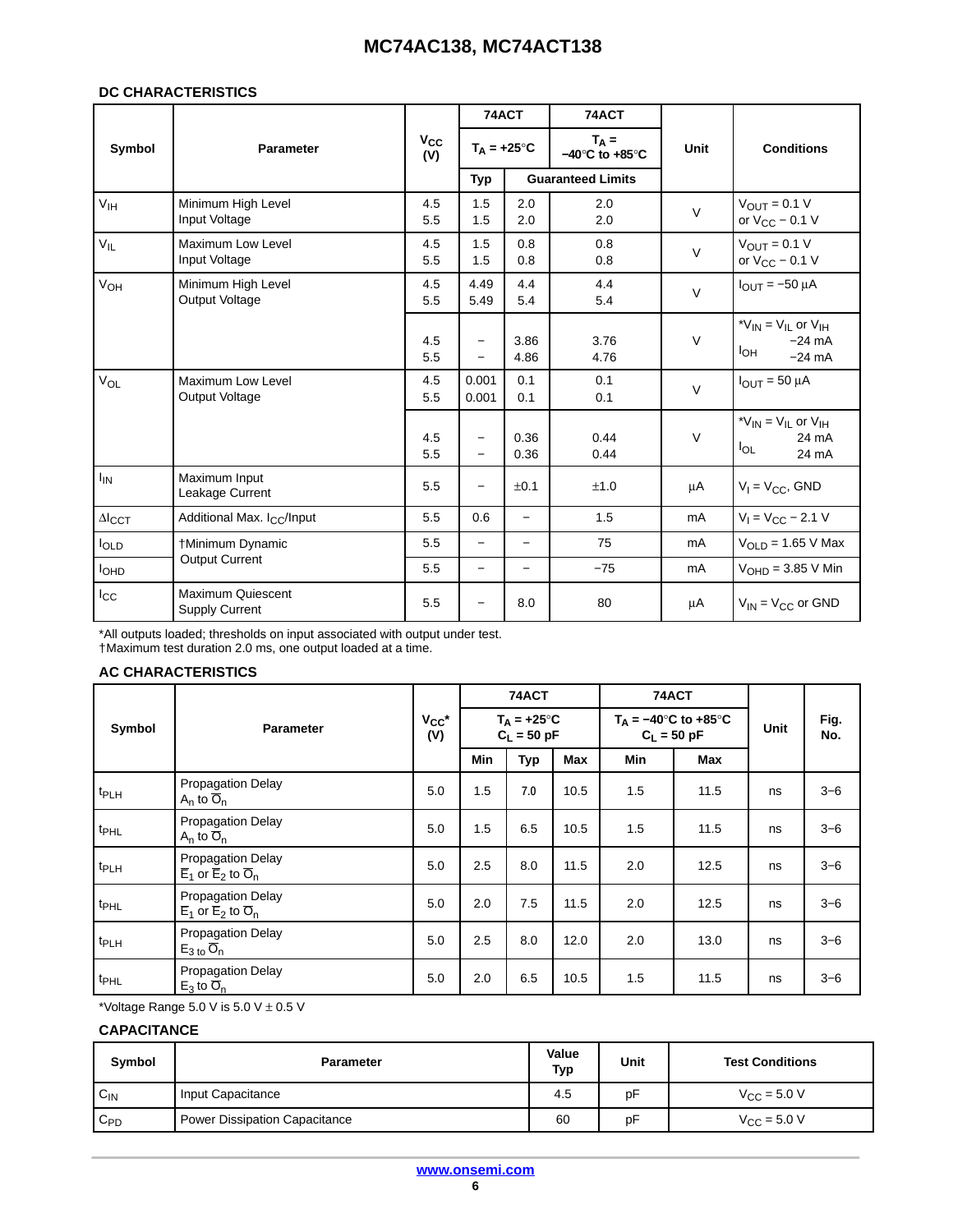### <span id="page-6-0"></span>**ORDERING INFORMATION**

| <b>Device Order Number</b> | Package               | Shipping <sup>†</sup> |
|----------------------------|-----------------------|-----------------------|
| MC74AC138DG                | SOIC-16<br>(Pb-Free)  | 48 Units / Rail       |
| MC74AC138DR2G              | SOIC-16<br>(Pb-Free)  | 2500 Tape & Reel      |
| MC74AC138DTR2G             | TSSOP-16<br>(Pb-Free) | 2500 Tape & Reel      |
| MC74ACT138DG               | SOIC-16<br>(Pb-Free)  | 48 Units / Rail       |
| MC74ACT138DR2G             | SOIC-16<br>(Pb-Free)  | 2500 Tape & Reel      |
| MC74ACT138DTR2G            | TSSOP-16<br>(Pb-Free) | 2500 Tape & Reel      |

†For information on tape and reel specifications, including part orientation and tape sizes, please refer to our Tape and Reel Packaging Specifications Brochure, BRD8011/D.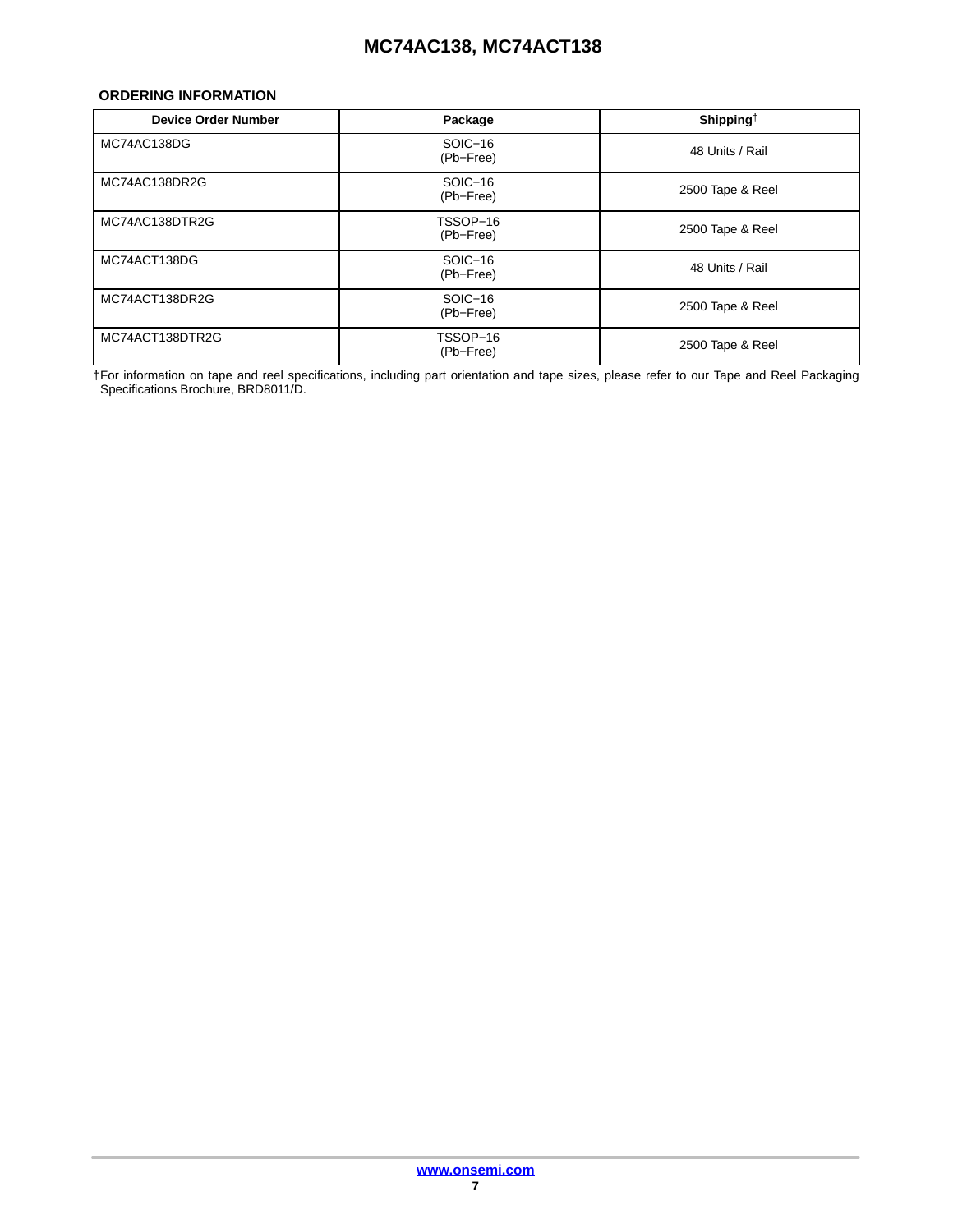### **PACKAGE DIMENSIONS**



DIMENSIONS: MILLIMETERS

 $\overline{\mathbf{A}}$ 

\*For additional information on our Pb−Free strategy and soldering details, please download the ON Semiconductor Soldering and Mounting Techniques Reference Manual, SOLDERRM/D.

8 9

NOTES: 1. DIMENSIONING AND TOLERANCING PER ANSI

Y14.5M, 1982.<br>2. CONTROLLING DIMENSION: MILLIMETER.<br>3. DIMENSIONS A AND B DO NOT INCLUDE MOLD<br>1. PROTRUSION.

4. MAXIMUM MOLD PROTRUSION 0.15 (0.006) PER SIDE. 5. DIMENSION D DOES NOT INCLUDE DAMBAR

|     |              | <b>MILLIMETERS</b> | <b>INCHES</b> |           |  |
|-----|--------------|--------------------|---------------|-----------|--|
| DIM | <b>MIN</b>   | MAX                |               | MAX       |  |
| A   | 9.80         | 10.00              | 0.386         | 0.393     |  |
| в   | 3.80         | 4.00               | 0.150         | 0.157     |  |
| C   | 1.35         | 1.75               | 0.054         | 0.068     |  |
| D   | 0.35         | 0.49               | 0.014         | 0.019     |  |
| F   | 0.40         | 1.25               | 0.016         | 0.049     |  |
| G   |              | 1.27 BSC           | 0.050 BSC     |           |  |
| J   | 0.19         | 0.25               | 0.008         | 0.009     |  |
| Κ   | 0.10         | 0.25               | 0.004         | 0.009     |  |
| M   | $\circ$<br>n | $7^\circ$          | $0^{\circ}$   | $7^\circ$ |  |
| P   | 5.80         | 6.20               | 0.229         | 0.244     |  |
| R   | 0.25         | 0.50               | 0.010         | 0.019     |  |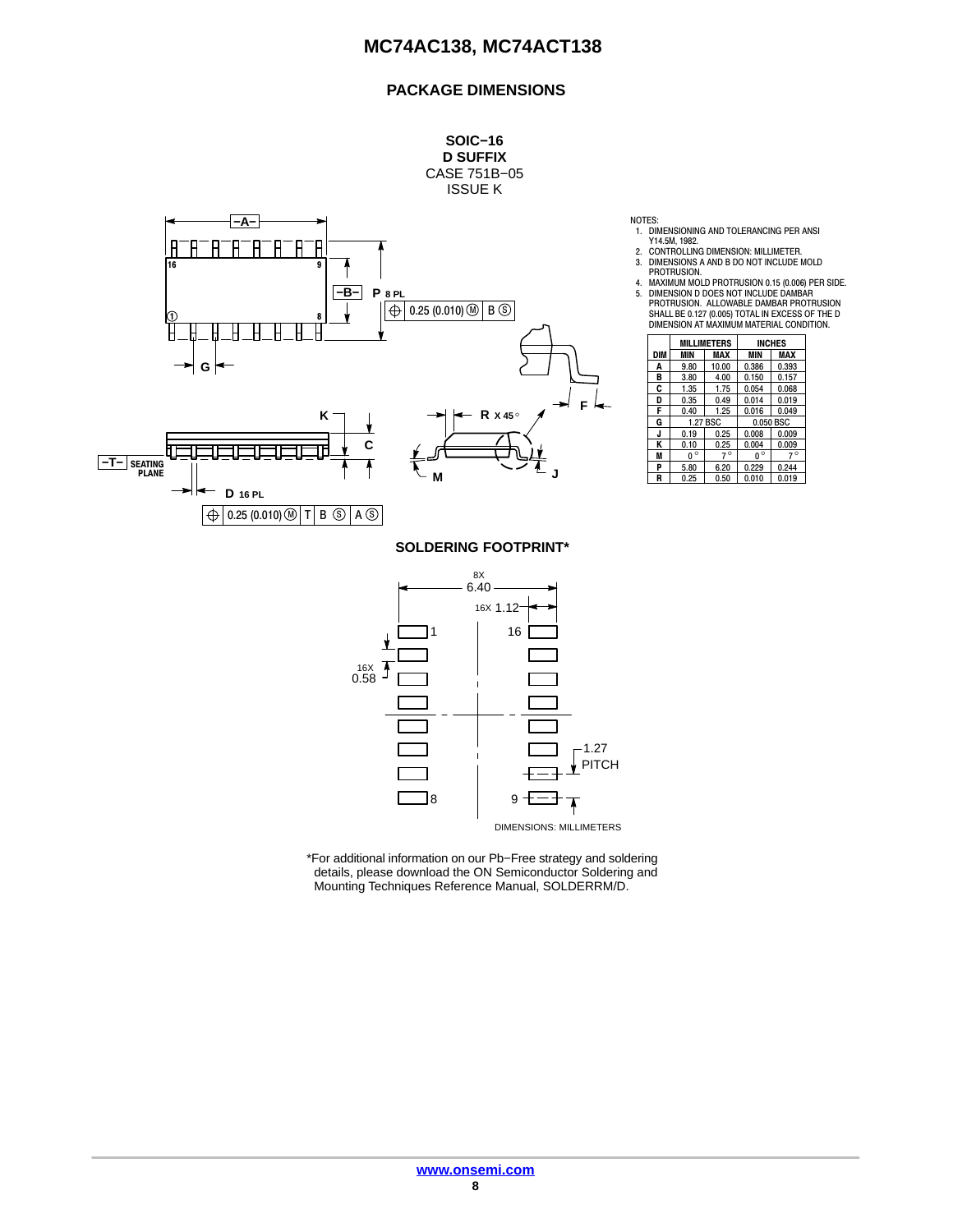### **PACKAGE DIMENSIONS**



\*For additional information on our Pb−Free strategy and soldering details, please download the ON Semiconductor Soldering and Mounting Techniques Reference Manual, SOLDERRM/D.